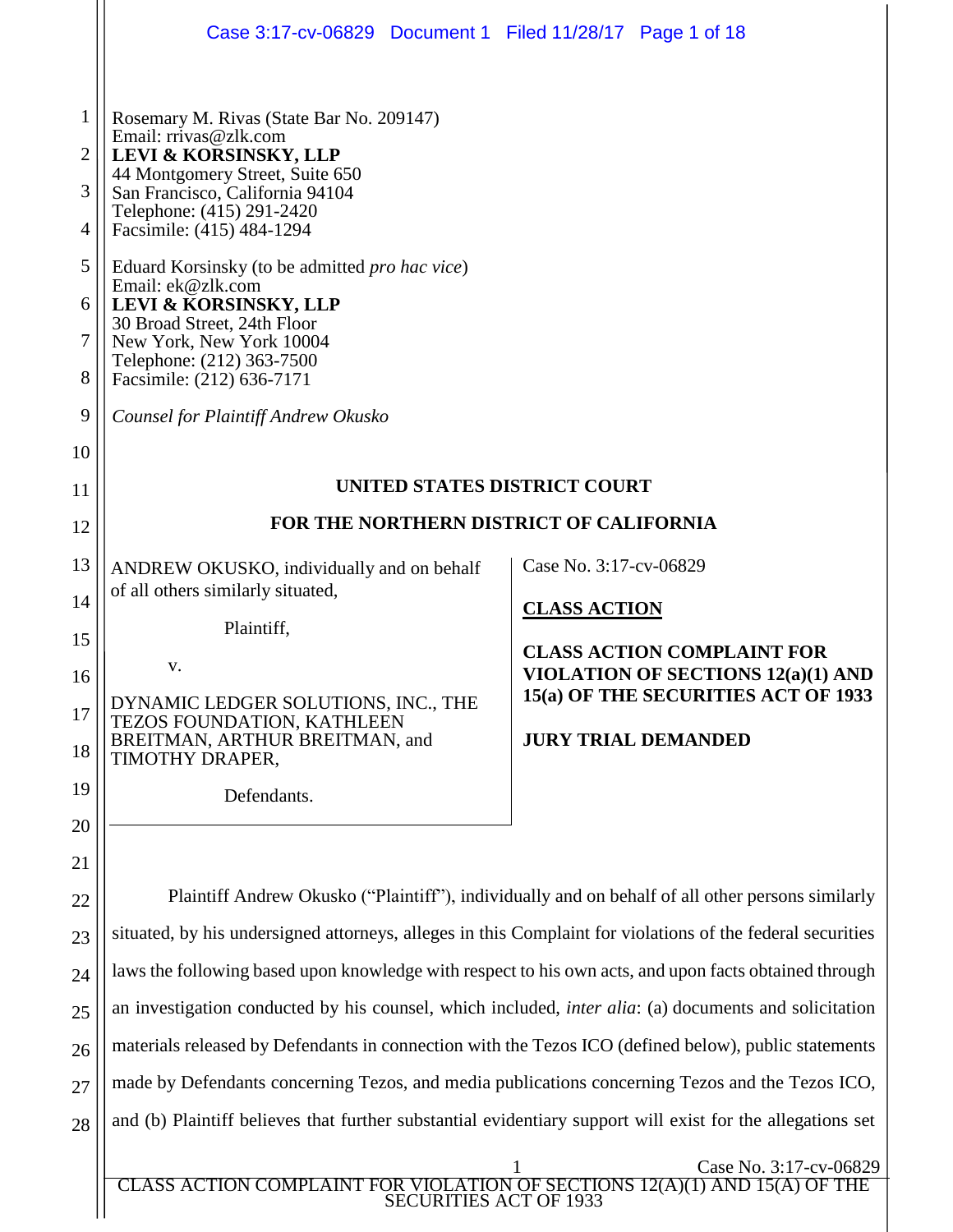1 2 forth herein after a reasonable opportunity for discovery. Many of the facts supporting the allegations contained herein are known only to the Defendants or are exclusively within their control.

3 4

5

6

7

8

9

10

11

12

13

#### **NATURE AND SUMMARY OF THE ACTION**

1. Plaintiff brings this action on behalf of himself and all others similarly situated against Dynamic Ledger Solutions, Inc. ("DLS"), The Tezos Foundation, Kathleen Breitman ("K. Breitman"), Arthur Breitman ("A. Breitman," and together with K. Breitman, the "Breitman Defendants," and collectively with DLS and The Tezos Foundation, "Defendants") for their violations of Sections 12(a)(1) and 15(a), 15 U.S.C. §§ 77l(a)(1), 77o(a), of the Securities Act of 1933 (the "Securities Act"), and Timothy Draper ("Draper"), as a control person, under Section 15(a) of the Securities Act, of Defendant DLS and Defendant Tezos Foundation. Specifically, in connection with Tezos' Initial Coin Offering (the "Tezos ICO"), Defendants raised approximately \$232 million in digital cryptocurrencies by offering and selling unregistered securities in direct violation of the Securities Act.

14 15 16 17 18 2. From July 1, 2017 through July 14, 2017, Defendants ran the Tezos ICO during which they raised and were paid approximately 65,703 Bitcoin ("BTC") and 361,122 Ether ("ETH")—worth approximately \$232 million at the time. The primary purpose of the Tezos ICO was to raise funds to develop and establish a Tezos blockchain network and create a Tezos cryptocurrency, the Tezos Token ("XTZ").

19 20 21 22 23 24 25 3. Defendants have attempted to portray the Tezos ICO as a mere "fundraiser," under which "contributors" or "donors" made "donations," and would receive a certain number of promised Tezos Tokens, based on the amount "donated," that would be issued when, or if, the Tezos blockchain was launched. In reality, the Tezos ICO was a clear offer and sale of securities because, *inter alia*, Defendants touted, and Plaintiff and other Tezos ICO investors reasonably expected, that the XTZ investors were promised after the launch of the Tezos blockchain would be worth more than the BTC and ETH invested.

26 27 28 4. The Securities Act's registration requirements are designed to protect investors by ensuring they are provided adequate information upon which to base their investment decisions. Absent registration, issuers of securities are able to tout their investment opportunities with no limitations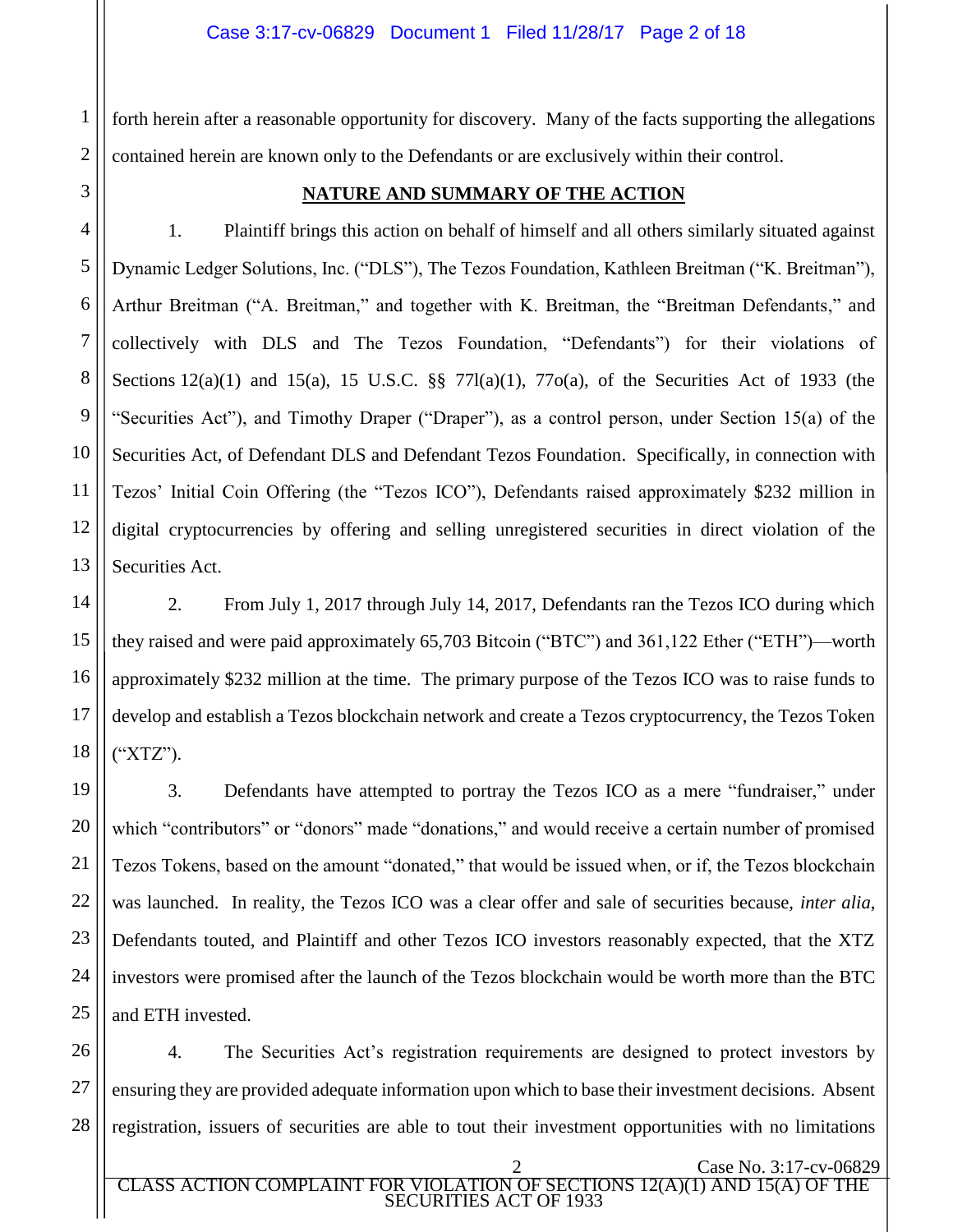1

6

7

8

9

10

11

21

22

2 3 4 5 whatsoever. For example, an issuer could omit any information that would make a potential investor think twice before investing (*e.g.*, conflicts of interest or major setbacks to core product lines), or peddle its securities using unbounded exaggerations regarding the progress of its products, business plan, business strategies, or even fabricate the existence of relationships with vendors or other business partners.

5. Due to the varied and innumerable ways in which investors can be, and are likely to be, manipulated and harmed absent any of the protections under the federal securities laws, Sections 5 and 12(a)(1) of the Securities Act provide for strict liability against any person who offers or sells an unregistered security. As detailed herein, Defendants' attempt to paint the Tezos ICO as a "fundraiser" is a disturbingly transparent effort to mask the fact that the Tezos ICO was, and has been at all times, been an offer and sale of unregistered securities.

12 13 14 15 16 17 18 19 20 6. Importantly, Defendants' obvious attempts to circumvent registration requirements, and their calculated deprivation of investors' rights and protections under the federal securities laws, are not determinative as to Plaintiff's claim, because Defendants are strictly liable for the offering and selling of unregistered securities. Rather, Defendants' actions are outlined herein to stress the urgency and need for immediate judicial intervention to preserve Plaintiff's and Tezos ICO investors' significant financial interests which Defendants currently control, and to rectify existing and future irreparable harm to Plaintiff and Tezos ICO investors. For these reasons, Plaintiff on behalf of himself, and all similarly situated Tezos ICO investors, seeks compensatory, injunctive, and recissory relief, providing rescission and repayment of all investments into the Tezos ICO, and securing and conserving such funds until repayment.

#### **JURISDICTION AND VENUE**

23 24 25 7. This Court has subject matter jurisdiction under 28 U.S.C. § 1331 (federal question jurisdiction) and Section 22 of the Securities Act (15 U.S.C. § 77v) because Plaintiff alleges violations of Sections 12(a)(1) and 15(a) of the Securities Act.

26 27 28 8. The Court has personal jurisdiction over each of the Defendants because each either conducts business in and maintains operations in this District or is an individual who either is present in this District for jurisdictional purposes or has sufficient minimum contacts with this District as to

<sup>3</sup> Case No. 3:17-cv-06829 CLASS ACTION COMPLAINT FOR VIOLATION OF SECTIONS 12(A)(1) AND 15(A) OF THE SECURITIES ACT OF 1933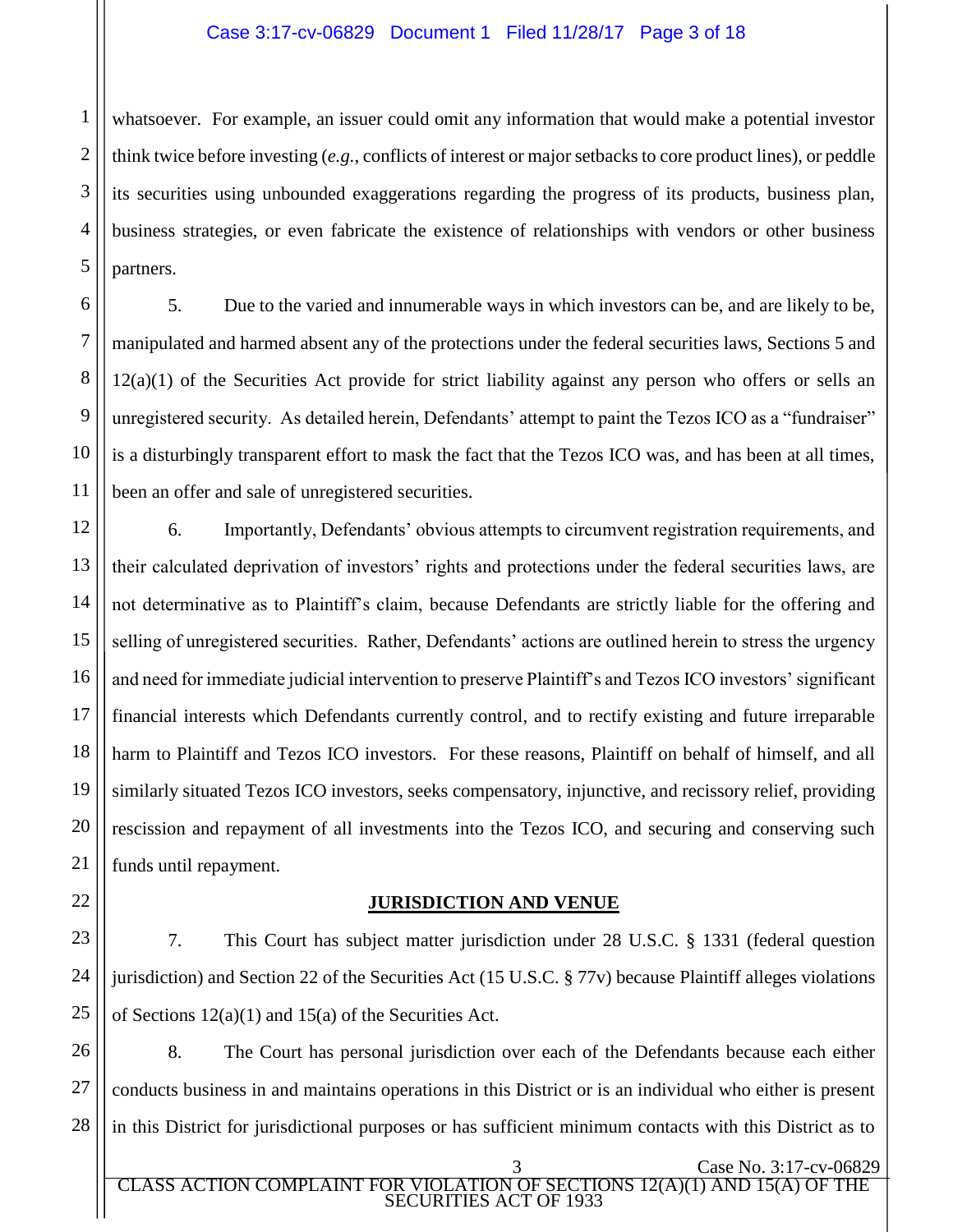1 2 render the exercise of jurisdiction by this Court permissible under traditional notions of fair play and substantial justice.

9. Venue is proper in this District under Section 22 of the Securities Act, 15 U.S.C. § 77v, as well as under 28 U.S.C. § 1391, because: (a) the conduct at issue took place and had an effect in this District; (b) a substantial portion of the corporate transactions and wrongs complained of herein occurred here; and (c) Defendants have received substantial compensation and other transfers of money here by doing business here and engaging in activities having an effect in this District.

### **PARTIES AND RELEVANT NON-PARTIES**

10. Plaintiff invested in the Tezos ICO on July 1, 2017, by transmitting 0.10087901 BTC, valued at \$248.99, and on July 4, 2017, by transmitting 0.10087777, valued at \$263.92 to Defendant Tezos Foundation.

12 13 14 15 16 11. Defendant DLS is a Delaware corporation founded in August 2015. DLS is controlled by the Breitman Defendants. Defendant Draper, through his firm Draper Associates, had, and may continue to still hold, an ownership interest in Defendant DLS. Defendant DLS owns all of the Tezosrelated intellectual property, including the source code for the Tezos blockchain network still in development and the Tezos trademark.

17 18 19 20 21 22 23 12. Defendant Tezos Foundation is a Swiss foundation based in Zug, Switzerland that continues to seek not-for-profit status, but has not been granted such under Swiss law at this time. Defendant Tezos Foundation was created to store the so-called "donations" raised from the Tezos ICO. Defendant Tezos Foundation is described by Defendants as being managed by a three-person board. However, the operation primarily appears to be run by Johann Gevers ("Gevers"). The Breitman Defendants have recently been engaging in a very public ongoing power struggle with Gevers regarding control over Defendant Tezos Foundation, and thus the financial assets raised in the Tezos ICO.

24 25 26 27 13. Defendant K. Breitman co-founded DLS and is referred to as the "CEO of Tezos." Prior to working on Tezos full-time, Defendant K. Breitman worked in finance as a management associate at the hedge fund, Bridgewater Associates. Defendant K. Breitman is domiciled in this District in Mountain View, California.

3

4

5

6

7

8

9

10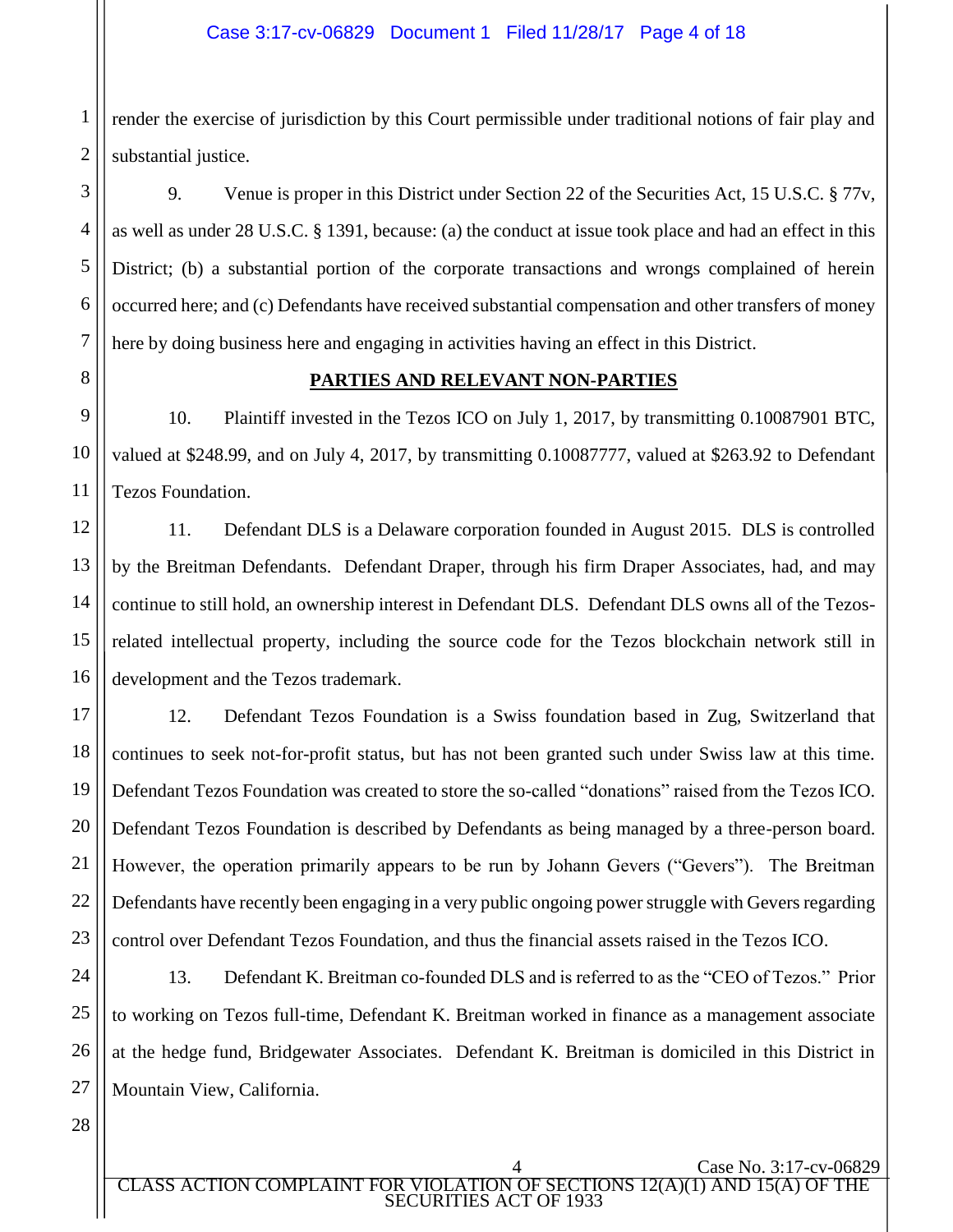### Case 3:17-cv-06829 Document 1 Filed 11/28/17 Page 5 of 18

2 3 4 14. Defendant A. Breitman co-founded DLS and is referred to as the "CTO of Tezos." Prior to working on Tezos full-time, Defendant A. Breitman worked in finance for Morgan Stanley and prior to that, for Goldman Sachs as a high frequency trader. Defendant A. Breitman is domiciled in this District in Mountain View, California.

5 6 15. The Breitman Defendants have been married to each other at all relevant times referred to herein.

16. Defendant Draper is a billionaire venture capitalist that runs Draper Associates, a venture capital firm operating out of Menlo Park, California. Defendant Draper, through his firm Draper Associates, had an ownership interest in Defendant DLS during the Tezos ICO, and may continue to hold an interest.

#### **CLASS ACTION ALLEGATIONS**

16 17. Plaintiff brings this action individually and as a class action on behalf of all investors in the Tezos ICO who are being, and will be, harmed by Defendants' actions described herein (the "Class"), absent judicial intervention. Excluded from the Class are Defendants herein and any person, firm, trust, corporation, or other entity related to, controlled by, or affiliated with, any Defendant, including the immediate family members of the Breitman Defendants and Defendant Draper.

17 18 18. This action is properly maintainable as a class action under the Federal Rule of Civil Procedure 23.

19. While the exact number of Class members is presently unknown to Plaintiff and can only be ascertained through discovery, Plaintiff believes that there are thousands of members in this Class. All members of the Class may be identified by records maintained by Defendants and may be notified of the pendency of this action by mail, using forms of notice similar to that customarily used in securities class actions.

20. There are questions of law and fact which are common to the Class and which predominate over questions affecting any individual Class member. The common questions include, *inter alia*, the following: (i) whether Defendants offered and sold unregistered securities to the Class during the Tezos ICO; (ii) whether Plaintiff and other Class members will suffer irreparable harm if

1

7

8

9

10

11

12

13

14

15

19

20

21

22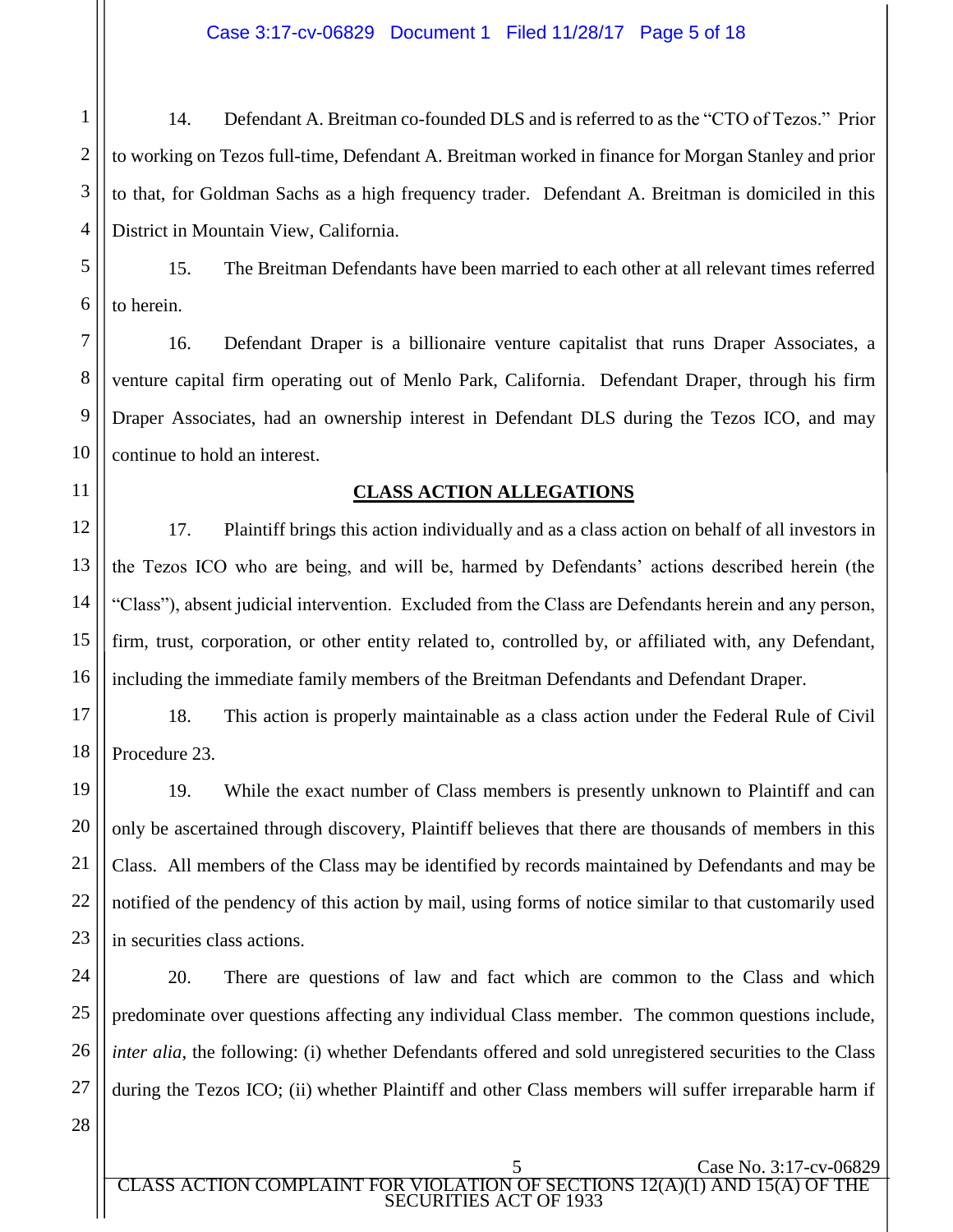1 2 such securities laws violations are not remedied; and (iii) whether the Class is entitled to injunctive, compensatory, and/or recissory relief as a result of Defendants' wrongful conduct as alleged herein.

21. Plaintiff's claims are typical of the claims of the other members of the Class and Plaintiff does not have any interests adverse to the Class. Plaintiff and the other members of the Class have all sustained harm in a substantially identical manner as a result of Defendants' wrongful conduct as alleged herein.

22. Plaintiff will fairly and adequately protect the interests of the Class and has retained competent counsel experienced in litigation of this nature.

23. The prosecution of separate actions by individual members of the Class would create a risk of inconsistent or varying adjudications with respect to individual members of the Class, which could establish incompatible standards of conduct for Defendants.

12 13 14 24. Plaintiff anticipates that there will be no difficulty in the management of this litigation. A class action is superior to other available methods for the fair and efficient adjudication of this controversy.

15 16 17 25. Defendants have acted on grounds generally applicable to the Class with respect to the matters complained of herein, thereby making appropriate the relief sought herein with respect to the Class as a whole.

26. Accordingly, Plaintiff seeks injunctive and other equitable relief on behalf of himself and the Class to prevent the irreparable injury they will continue to suffer absent judicial intervention.

21 *Background on Tezos*

## **SUBSTANTIVE ALLEGATIONS**

27. On August 3, 2014 and September 4, 2014, respectively, the Tezos position paper and white paper was published by "L.M Goodman." Upon information and belief, L.M Goodman is (or, at least was) a pseudonym used by Defendant A. Breitman. These papers discussed the concept for a new blockchain that the author believed would improve upon existing blockchain technologies.

26 27 28. In January 2015, Zooko Wilcox-O'Hearn ("Zooko"), one of the founders of Zcash (a cryptocurrency launched in October 2016), became Tezos' first advisor.

28

3

4

5

6

7

8

9

10

11

18

19

20

22

23

24

25

6 Case No. 3:17-cv-06829 CLASS ACTION COMPLAINT FOR VIOLATION OF SECTIONS 12(A)(1) AND 15(A) OF THE SECURITIES ACT OF 1933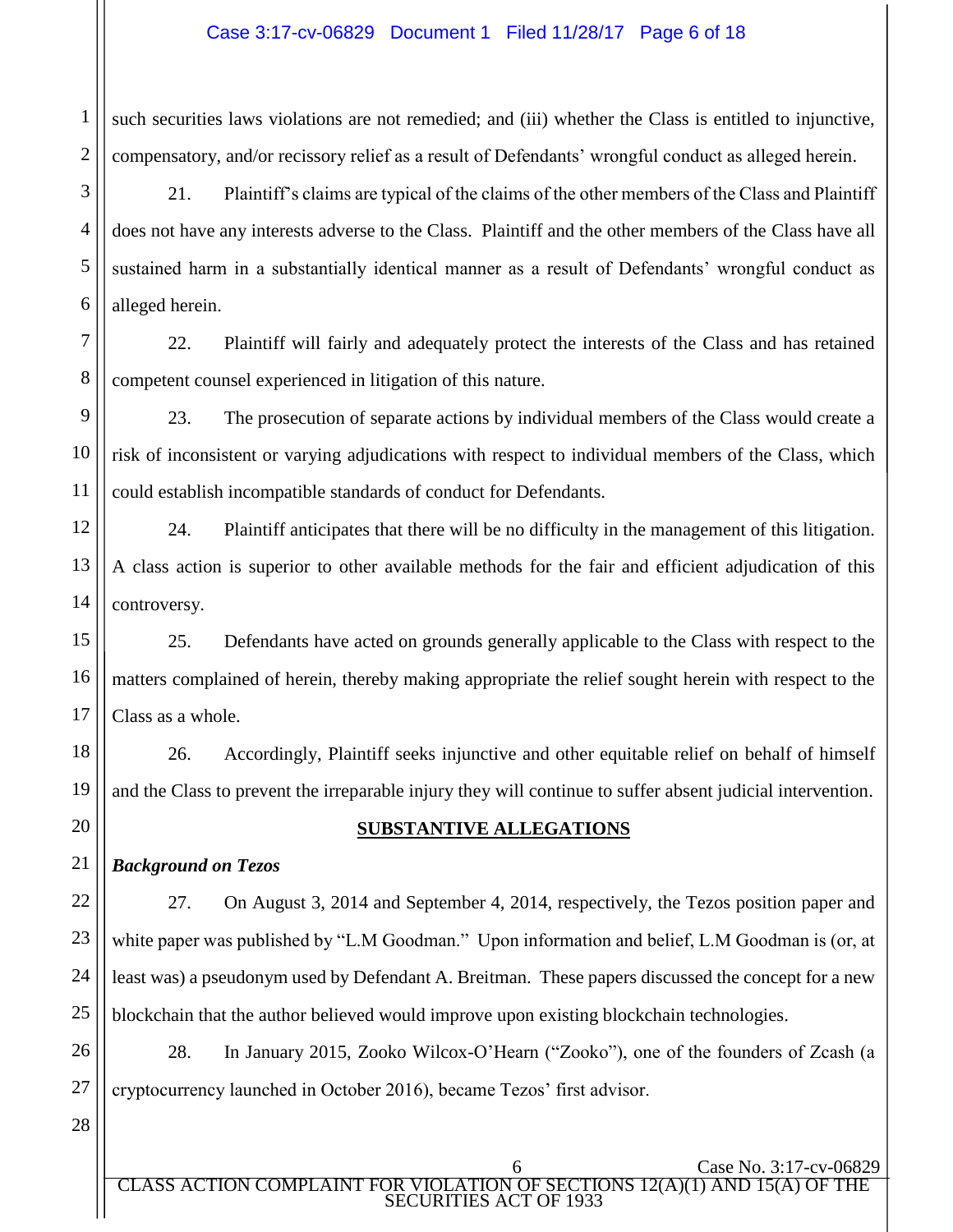1 2 29. In early 2015, a "Tezos Business Plan" was created which listed Defendant A. Breitman as the Chief Executive Officer ("CEO") of Tezos.

30. On August 6, 2015, Defendant DLS was incorporated in Delaware with Defendant A. Breitman named as CEO. Today, DLS is held out as being controlled and co-founded by both Breitman Defendants.

6 7 31. From September 2016 through March 2017, Defendant DLS raised investments from various hedge funds, individuals, and at least one venture capital firm.

8 *The Tezos "Fundraiser"*

3

4

5

9 10 11 12 13 14 15 16 17 32. In early 2017, the Breitman Defendants formulated a plan to conduct an initial coin offering to raise capital for the blockchain network they wanted to establish. To do so, they decided the best course of action would be to create Defendant Tezos Foundation, which was intended to be incorporated as a not-for-profit in Switzerland. Defendant Tezos Foundation has continuously sought not-for-profit status and has yet to receive such. The idea was to have Defendant Tezos Foundation run a "fundraiser" under which "contributors" or "donors" would make "donations" to the foundation, and in exchange for these "donations," the foundation would "recommend" that when, or if, the promised Tezos blockchain was created, the "contributor" would receive a certain amount of the Tezos Tokens (XTZ), corresponding to the amount of their "donation."

33. In terms of corporate structure, Defendant DLS would own "all of the Tezos-related intellectual property" and it would advise Defendant Tezos Foundation "closely on technology." In addition, a contractual arrangement was made under which Defendant Tezos Foundation will acquire DLS and all of its IP and business relationships three months after the Tezos' blockchain's and XTZ's successful launch. As compensation for this acquisition, Defendant DLS stockholders would receive 10% of the initial tokens created on the new blockchain to be dealt out over four years, and immediately receive 8.5% of the "contributions" or "donations" that were made during the "fundraiser."

25 26 27 34. In early May 2017, it was announced that Defendant Draper, through his firm Draper Associates, would be participating in the Tezos ICO by investing and gaining an ownership interest in Defendant DLS.

18

19

20

21

22

23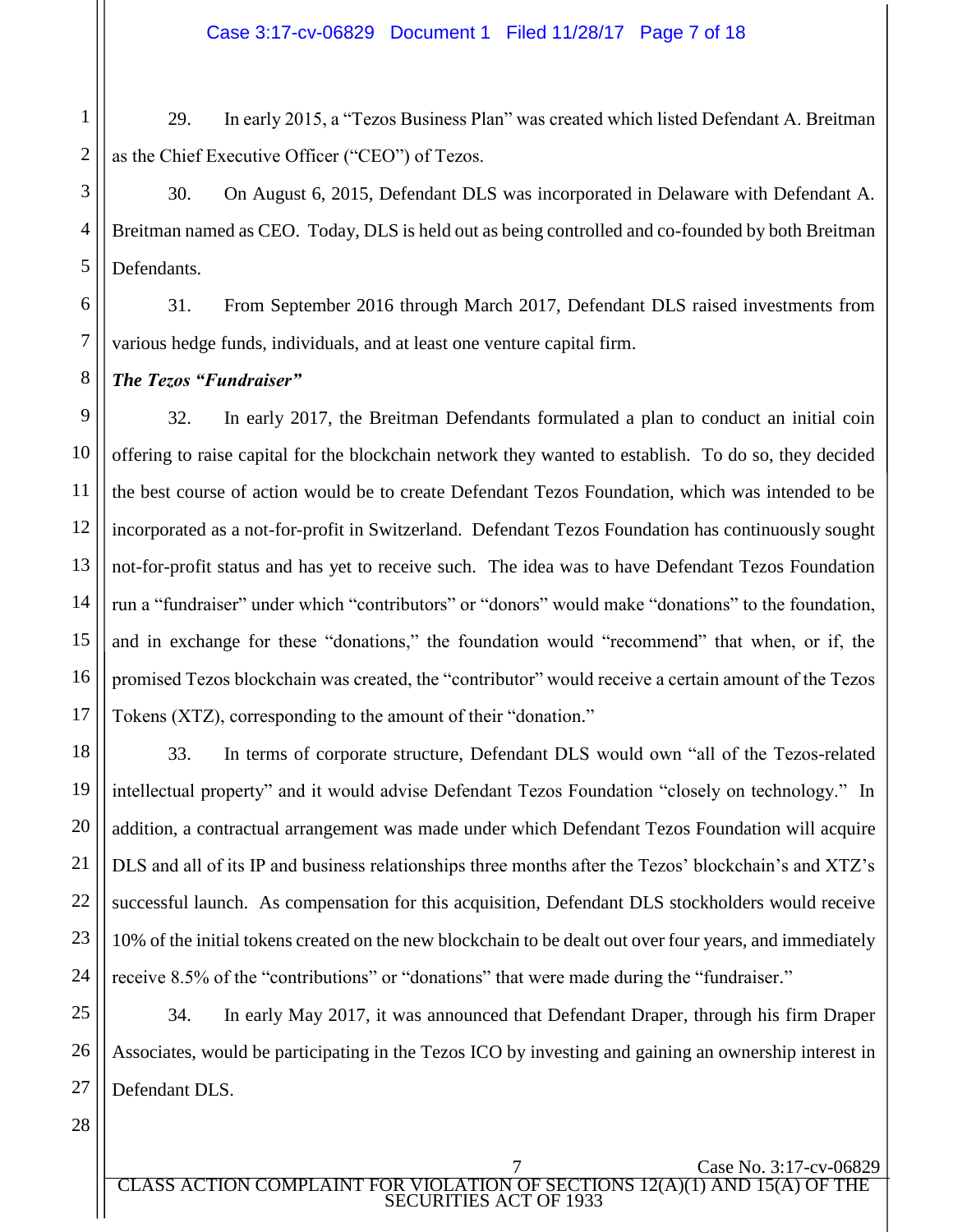# *The Terms of the Tezos ICO Presented a Thinly-Veiled Investment Offer*

35. The Tezos ICO had a significantly different model than most ICOs, in that there was no cap to the number of Tezos Tokens that could be sold. As Defendant K. Breitman stated to Reuters prior to the launch of the Tezos ICO, "[w]hat we're going to do is allow as many people who want to buy into the crowdsale over a two-week period." Essentially meaning that there was no cap to the amount of investments Tezos would accept. In return for these investments, investors would receive essentially an I-O-U for XTZ, which may never exist. As mentioned, Defendants had opted to describe the Tezos ICO as merely a "fundraiser."

36. The core offer in the Tezos ICO was an offer for 5,000 XTZ (in I-O-U form of course) for 1 BTC (valued around \$2,500 at that time).<sup>1</sup> Or in Defendants' words, if a "contributor" was to "donate" 1 BTC (\$2,500) then Defendant Tezos Foundation would "recommend" that the "contributor" receive 5,000 XTZ when, or if, the Tezos blockchain is created. It is abundantly obvious that Defendants were offering 5,000 XTZ for 1 BTC (\$2,500 at the time) and investors were engaging in the Tezos ICO with the expectation that the 5,000 XTZ would be worth more than 1 BTC.

37. In addition, the "fundraiser" also had a term that stated a "donation" less than .1 BTC would not guarantee the receipt of any XTZ, which objectively closely resembles a minimum investment amount in a standard investment/security issuance. In short, the terms of the Tezos ICO clearly indicate that Defendants' use of terms like "donation" and "recommend" served little more than an ineffective façade to conceal the fact that the Tezos ICO was a sale of securities.

38. The artifice of this terminology had its clear genesis in a publication from Coinbase, an online exchange for buying and selling digital currencies, published on December 7, 2016 entitled, "A Securities Law Framework for Blockchain Tokens." This publication included "best practices" ICO issuers could take in order to avoid falling under the definition of an "investment contract" under the *Howey* test. Included was a securities law analysis provided by Debevoise & Plimpton LLP and an appendix with a chart of characteristics and a point system to "estimate how likely a particular

1

 $\overline{a}$ <sup>1</sup> To note, as of November 27, 2017, one BTC is worth \$9,575.00. Meaning while Plaintiff and the Class have held on to essentially worthless I-O-Us for XTZ, while the Tezos blockchain is continuously delayed, Defendants have gained nearly 300% on the Class' BTC investments.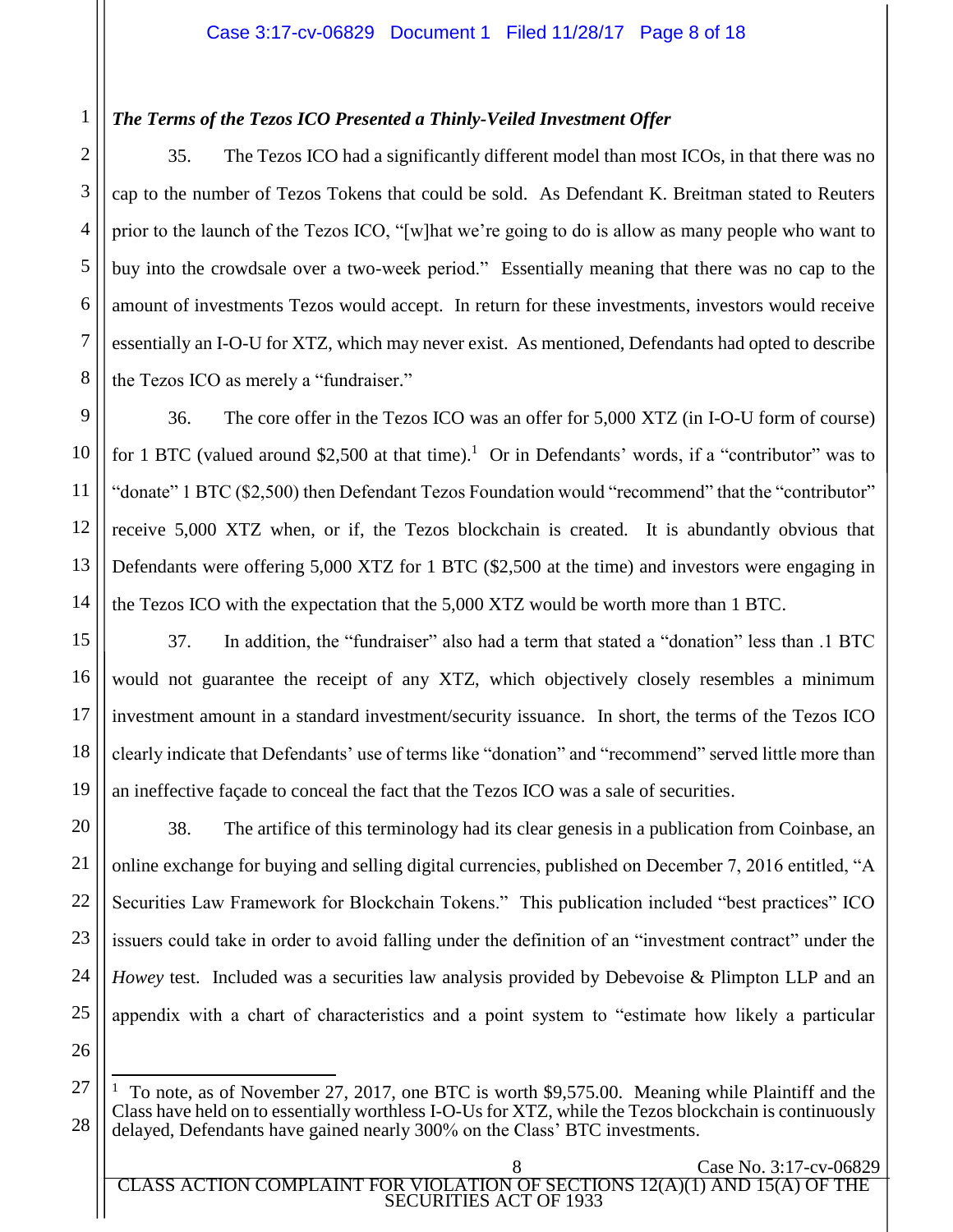#### Case 3:17-cv-06829 Document 1 Filed 11/28/17 Page 9 of 18

1 2 3 4 5 6 7 blockchain token is to be a security under US federal securities laws." The chart listed characteristics that would either increase points or deduct points, and the more points a token had the more likely it was to be a "security." To note, the Tezos Token's overall score would have been well over the highest category of "Very Likely" using this chart. In this chart, the largest "point" deduction, by far, was for a token in which "[b]ackers contribute to a cause and receive a 'thank you' token which has no economic value." This description is highly similar to Defendants' illusory claims that the Tezos ICO involved mere "donations."

8 9 39. The Tezos ICO eventually was scheduled to be open from July 1, 2017 through July 14, 2017.

10 *The Tezos Tokens Are Securities*

11 12 13 14 15 16 17 18 19 20 40. The facts are indisputable that Defendants participated in the offer and sale of Tezos Tokens. Specifically, the Breitman Defendants' founded Defendant DLS. Defendant DLS holds the Tezos IP, including trademarks, and as stated by the President of Defendant Tezos Foundation, when discussing the Breitman Defendants and Defendant DLS, "[t]hey control the foundation's domains, websites and email servers, so the foundation has no control or confidentiality in its own communications." Given that the Tezos ICO was conducted by Defendant Tezos Foundation, through its website, it is indisputable that the Breitman Defendants and Defendant Draper, through Defendant DLS, controlled and orchestrated Defendant Tezos Foundation's actions in conducting the Tezos ICO. As Defendant Draper has proclaimed, absent his involvement, "The sale might not have happened at all!"

21 22 23 24 25 26 41. When determining whether a security has been offered and sold, the focus must be on the economic realities underlying the transaction. Here, the economic realities are that Plaintiff and the Class invested BTC and ETH in order to receive Tezos Tokens, which they expected would be worth more than their BTC and ETH investment. Plaintiff's and the Class' investment of BTC and ETH constitutes an investment of money for the purposes of determining whether an investment involved a security.

27 28 42. Plaintiff and the Class were investing in a common enterprise with Defendants, as the Tezos ICO investments were pooled under the control of Defendant Tezos Foundation, and the success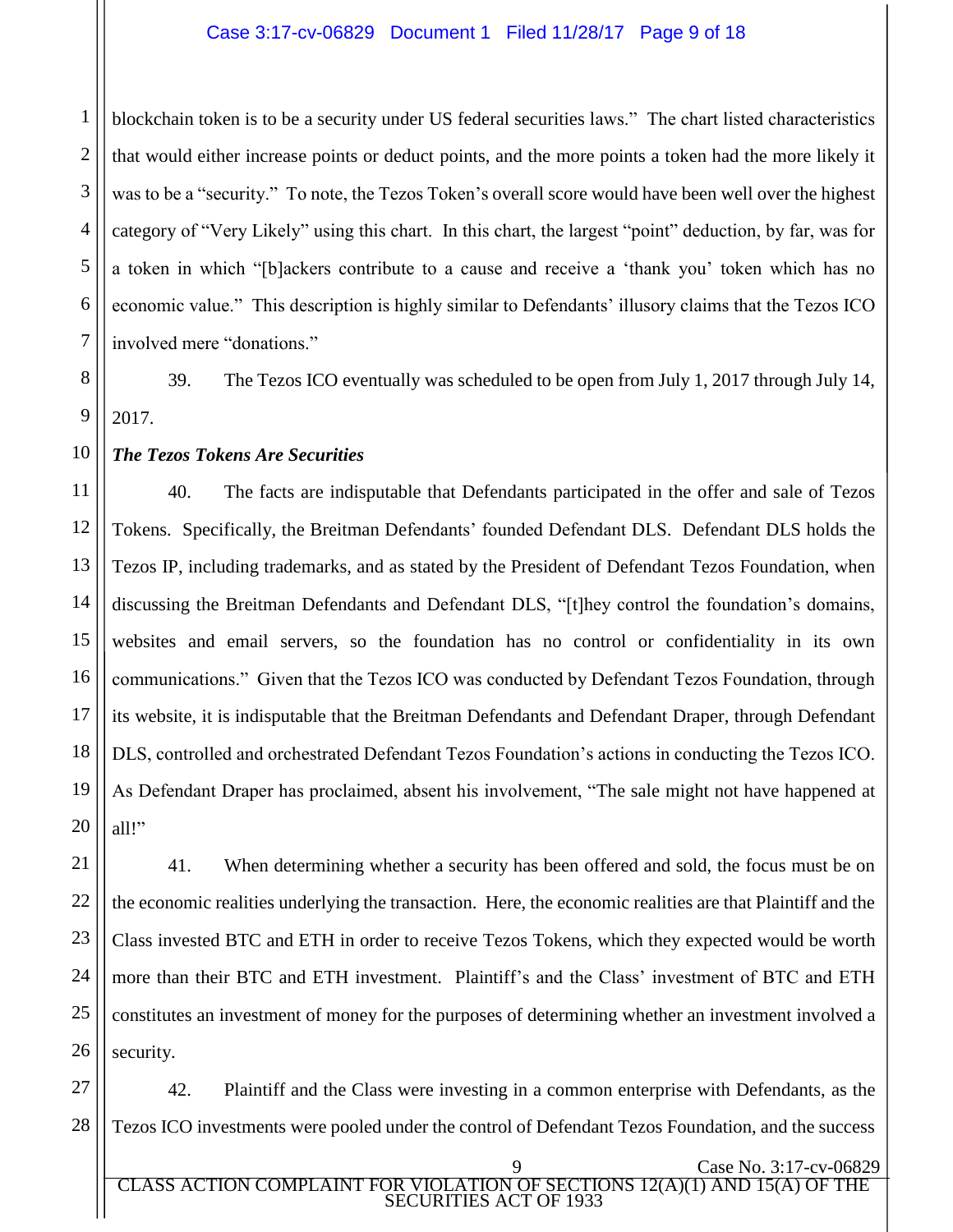#### Case 3:17-cv-06829 Document 1 Filed 11/28/17 Page 10 of 18

1 2 3 4 5 6 of the Tezos network—and thus potential profits stemming from the future valuation of the Tezos Tokens—aligned the interests of Plaintiff and the Class with Defendants. Further, Defendant Tezos Foundation has stated that it expects to use approximately 10% of the Tezos Tokens created to "finance the purchase of the shares of" Defendant DLS. Given that the Breitman Defendants founded and controlled Defendant DLS, it is obvious that any potential value ascribed to the Tezos Tokens was expected to be for their personal benefits, in addition to Plaintiff's and the Class' benefit.

43. The value, and existence, of the Tezos Tokens is entirely dependent on Defendants' actions and as explicitly provided in the Tezos contribution terms, each investor must certify that they "understand<sup>[]</sup> and accept<sup>[]</sup> that he does not have any influence over the governance of TEZOS." Further, as a practical matter, if Defendants never create the Tezos blockchain, and consequently, the Tezos Tokens, Plaintiff's and the Class' current I-O-Us for Tezos Tokens will be somehow even more worthless than they currently are. Accordingly, it is obvious that any success from creating the Tezos Token and future potential increases to the Tezos Token's value was, and continues to be, entirely dependent on Defendants' actions.

#### *Tezos and Affiliates Viewed the Tezos ICO as Selling Investments*

7

8

9

10

11

12

13

14

15

17

19

21

22

23

24

25

26

27

28

16 18 20 44. On or around June 16, 2017, about two weeks prior to the launch of the Tezos ICO, Defendant K. Breitman was interviewed on Episode 38 of the Fintech Podcast, "Around the Coin." During this interview, the host asked how Tezos was planning to distribute the Tezos Tokens. In response, Defendant K. Breitman had obvious difficulties trying to maintain the illusion that the Tezos ICO involved "donations," and not selling investments, as quoted below, verbatim (although omitting multiple periods of uncomfortable silence),

> What we're doing instead is um, we're um, we're, we're selling uh, rather the Foundation is, um recommending an allocation of tokens to the genesis block based on contributions to a Swiss non-profit, um and, there's a suggested um allocation amount, so one Bitcoin for 5,000 Tezos Tokens and we're going to sell them over the course of, uh or erm, rather have them, um, have them up for donation for the course of two weeks umm—

*See* https://aroundthecoin.com/interview/fintech-podcast-episode-138-interview-with-kathleenbreitman-ceo-of-tezos/ at 13:40 – 14:22.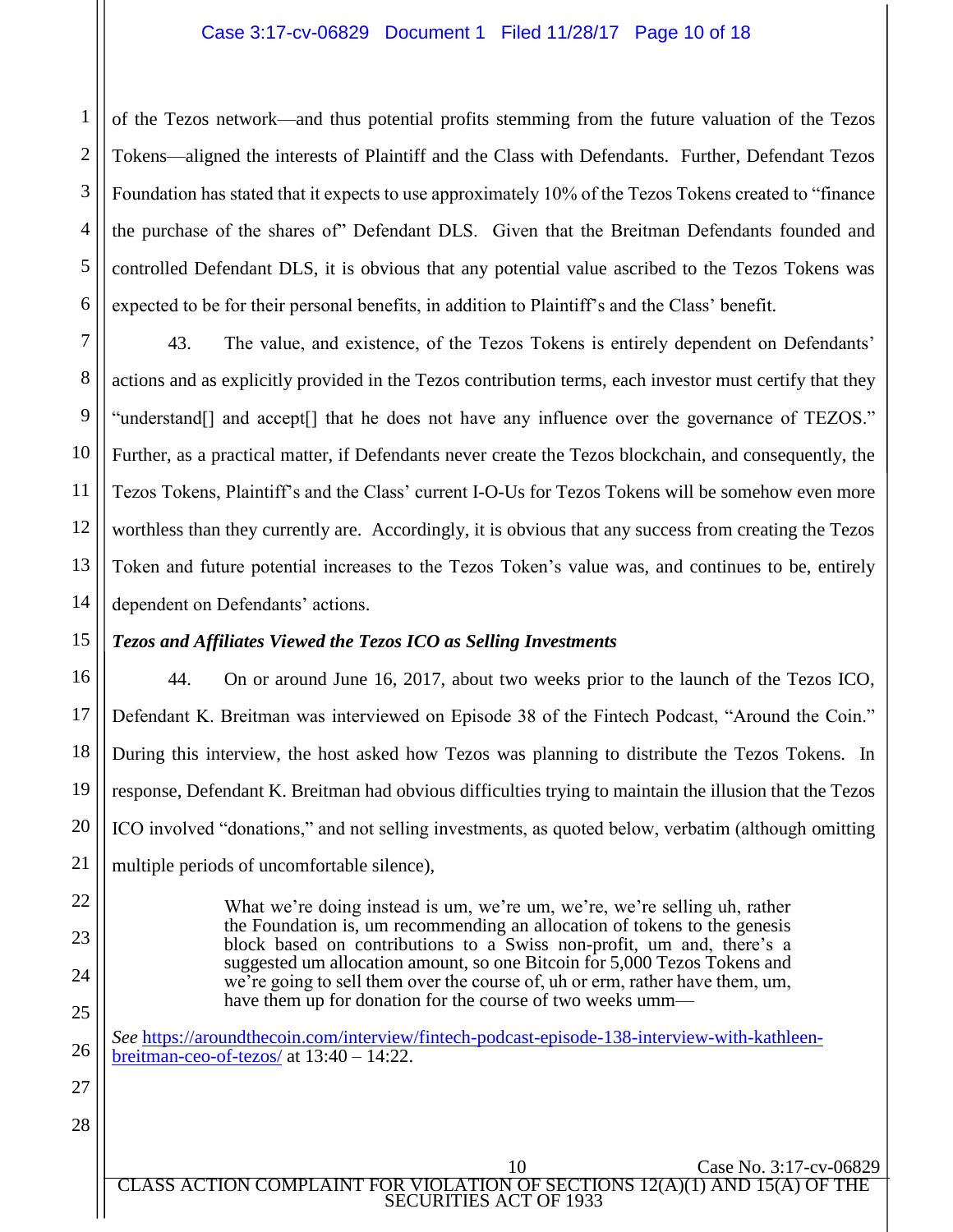1 2 3 4 5 45. The host then graciously interrupted to guide Defendant K. Breitman to calmer waters. Regardless, the point exhibited above (and more plainly in the audio), is that even Tezos' "CEO" had obvious difficulties keeping a straight face when trying to explain that the Tezos ICO was really a charitable donation to a "non-profit." Additionally, it is worth mentioning that Defendant Tezos Foundation did not, and still does not, have not-for-profit status.

6 7 8 9 46. Similarly, on June 29. 2017, two days prior to the Tezos ICO's launch, Zooko, Tezos' first "advisor" that joined the team in January 2015, published a blog post entitled "Why I'm advising Tezos." Before discussing his reasoning on this topic, at the top of the page, the following disclaimer was written

10

11

12

13

14

*But first, I want to emphasize that this does not constitute a recommendation that you participate in the upcoming Tezos crowdfunding.* People sometimes ask me for investment advice, but I never give investment advice. I always just say:

Never risk more money than you can afford to lose, on something new.

Never invest in something you don't understand.

47. Obviously, Tezos' own advisor who had been advising Tezos for over two years saw the "fundraiser" or "crowdfunding" as an investment.

#### 15 *Investors Saw the Tezos ICO as Buying Investments*

16 17 18 19 20 21 22 23 24 48. It was announced in May 2017 that Defendant Draper was investing in Defendant DLS. On October 22, 2017, CoinTelegraph, an online news publication focused on covering cryptocurrencies, published a statement that Defendant Draper sent the news outlet protesting a critical article that had been written regarding Tezos and the nature of Defendant Draper's investments in Defendant DLS. In that statement Defendant Draper explained that without him and his investor group, "The sale might not have happened at all!" and that "We also participated in the Pre-sale." Apparently, Defendant Draper, a seasoned professional investor that owned or still owns part of Defendant DLS, viewed the Tezos ICO as a "sale" and not a "donation" in exchange for a "recommendation" pursuant to a "fundraiser."

25 26 27 49. Similarly, another professional investor, Kevin Zhou, co-founder of Galois Capital was quoted by Reuters when asked whether he viewed the Tezos ICO as an investment as saying, "For me and for a lot of people this is an investment. We are looking for a return."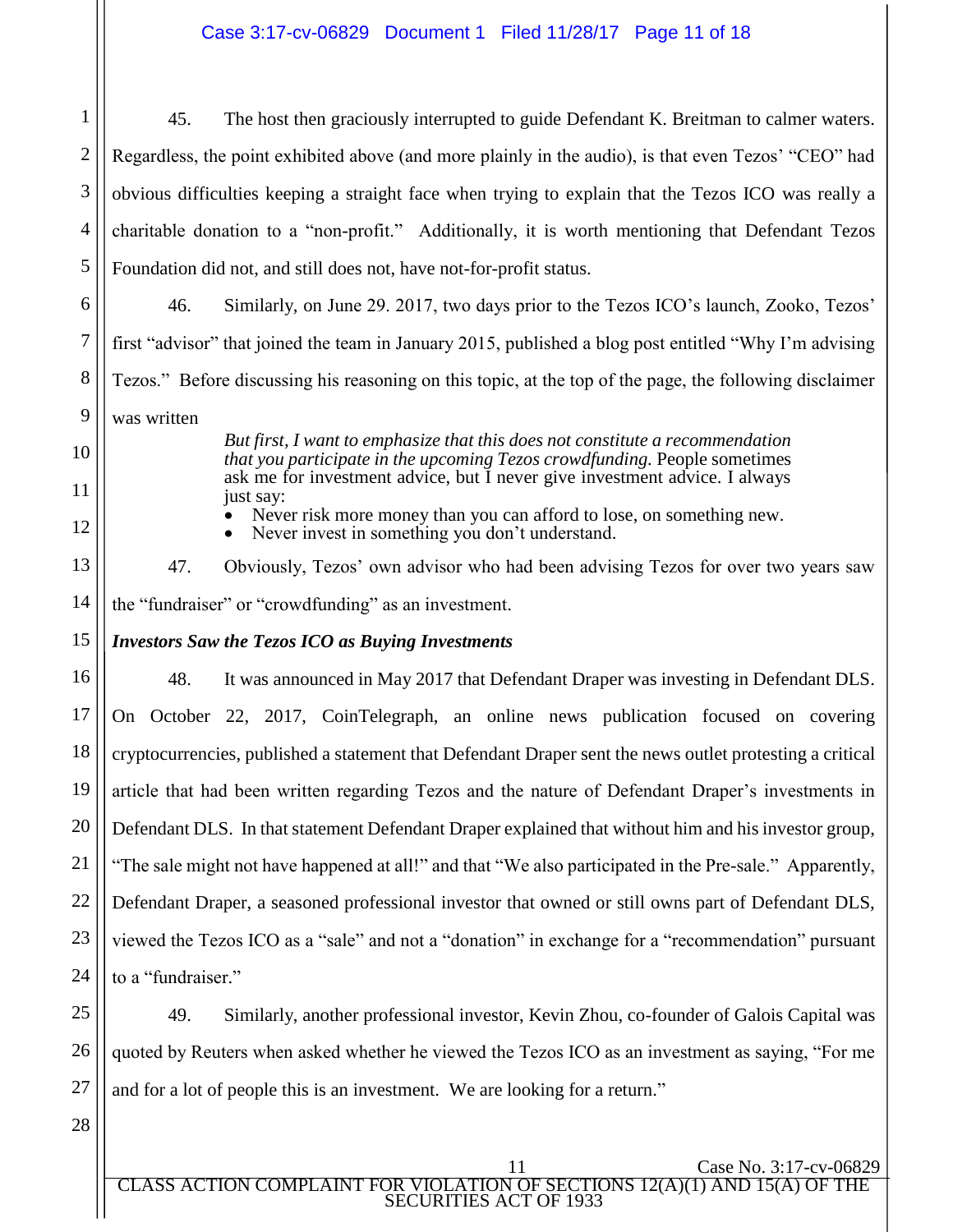2 3 4 50. Additionally, there are countless blog posts, forum posts, and comments from non-hedge fund or venture capital investors with language such as "Why I'm investing in the Tezos ICO despite my concerns." Further, there are countless articles from outlets proclaiming and discussing the Tezos ICO's monetary success from its *sale* raising over \$200 million dollars.

# *The Artifice of Operating the ICO through the Foundation*

51. Defendants have claimed that the reason they chose the foundation structure with "donations" and a "fundraiser" was to ensure pure transparency regarding Defendant Tezos Foundation's operations. However, Defendant K. Breitman's statements contradict that notion. For example, in response to a question from Reuters on the rationale for using a foundation in Zug, Switzerland, she is quoted as explaining that she and Defendant A. Breitman chose Zug because Switzerland "has a regulatory authority that had a sufficient amount of oversight but not like anything too crazy."

13 14 15 52. Similarly, during an interview on Flux Podcast, recorded on July 6, 2017, (shortly after the Tezos ICO launched) Defendant K. Breitman was asked about the same choice to create Defendant

Tezos Foundation in Switzerland and the following exchange ensued,

**[HOST]**: It's amazing how you're paving the way and there doesn't seem to be any regulatory framework for what you're doing. What was your thinking on going to Switzerland? I know that the U.S. money transmission laws are nuts on a state by state basis, it's so complex here. But it sounds like it's complex there as well. What are your thoughts on how the regulatory framework will evolve?

**KB**: Well Johann is the founder of the Crypto Valley in Zug, which is a Canton in Zurich. It has a ton of Bitcoin companies it has a ton of watching companies located there and including Ethereum foundation.

**[HOST]**: So I guess they paved the way. Do you think others will follow  do you think there's a best practice being set here?

- **KB**: I think so. There are other a few other places—Gnosis which is an ethereum prediction market token I think they had their token sale out of Gibraltar. Estonia wants to do work around this. I think the Ethereum foundation itself is actually in Singapore right now. So there's all sorts of accommodating usually small nations that are willing to work with you
- 53. Apparently, the choice to create and use Defendant Tezos Foundation had more to do

27 with finding a flexible regulatory environment than it did with ensuring transparency.

28

1

5

6

7

8

9

10

11

12

16

17

18

19

20

21

22

23

24

25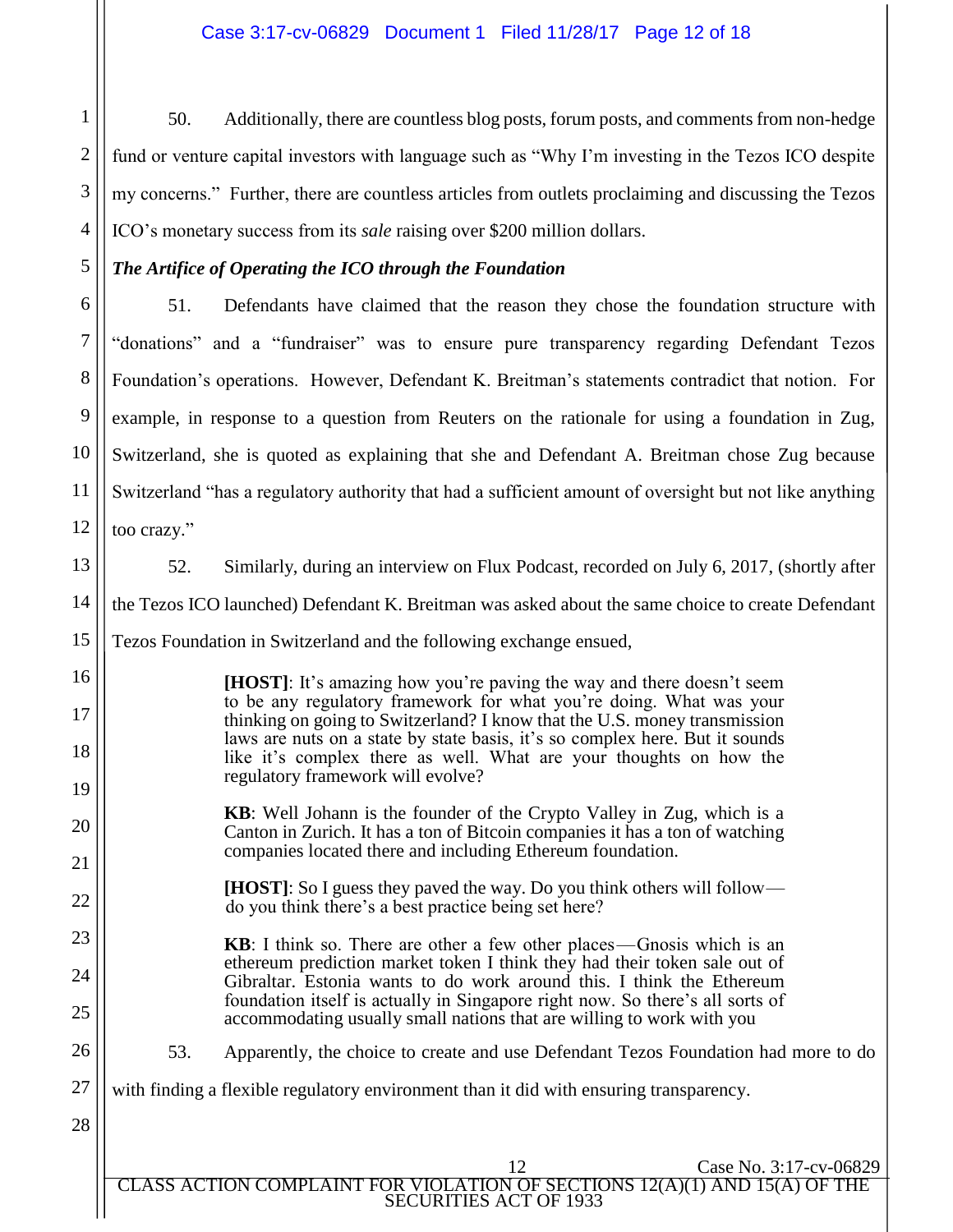#### 1 *A "Fundraiser"?*

54. On July 25, 2017, the SEC issued a report on the DAO, in which it advised those using "distributed ledger or blockchain-enabled means for capital raising, to take appropriate steps to ensure compliance" with the federal securities laws, and stated that "[a]ll securities offered and sold in the United States must be registered with the Commission . . ." or qualify for an exemption from registration. On the same day, the SEC issued an investor bulletin urging caution when investing in ICOs and to be mindful that promoters and initial sellers that lead buyers of tokens to expect a return on their investment or participate in shared returns provided by the project may be offering a security for sale. On September 29, 2017, the SEC announced that they charged two companies with defrauding investors in connection with "so-called" ICOs that were purportedly backed by investments.

55. Most recently, on November 8, 2017, Jay Clayton, the newly appointed Chairman of the SEC, delivered a speech to the 49th Annual Institute on Securities Regulation in which he equated ICOs with securities. After this speech, the Wall Street Journal reported Chairman Clayton as stating "I have yet to see an ICO that doesn't have a sufficient number of hallmarks of a security." This statement sums up the core issue here quite succinctly. The fact of the matter is, digital currencies are a relatively new technology and various parties are taking advantage of the time it takes for regulatory agencies to address developments in the area to engage in unlawful conduct with near impunity, as Defendants have here, *i.e.*, raising hundreds of millions of dollars by promising fantastic technologies and returns without registering their offerings.

56. It is clear from recent events that the rampant disregard of federal securities laws and consequently, abuse of investors, taking place in the ICO space has been noted by regulatory agencies, including the SEC. Eventually, ICO companies will have no choice but to register with the SEC and investors potentially interested in investing in cryptocurrencies or blockchain technologies will be afforded the ability to do so while also being afforded their rights and protections under the federal security laws, so that they may be empowered to make fully informed investment decisions. In the meantime, investors like Plaintiff and the Class have already been deprived of such protections and investor rights by Defendants. Fortunately, the private right of action contained in Section 12(a)(1) providing strict liability for the sale of unregistered securities was created for just this situation.

13 Case No. 3:17-cv-06829 CLASS ACTION COMPLAINT FOR VIOLATION OF SECTIONS 12(A)(1) AND 15(A) OF THE SECURITIES ACT OF 1933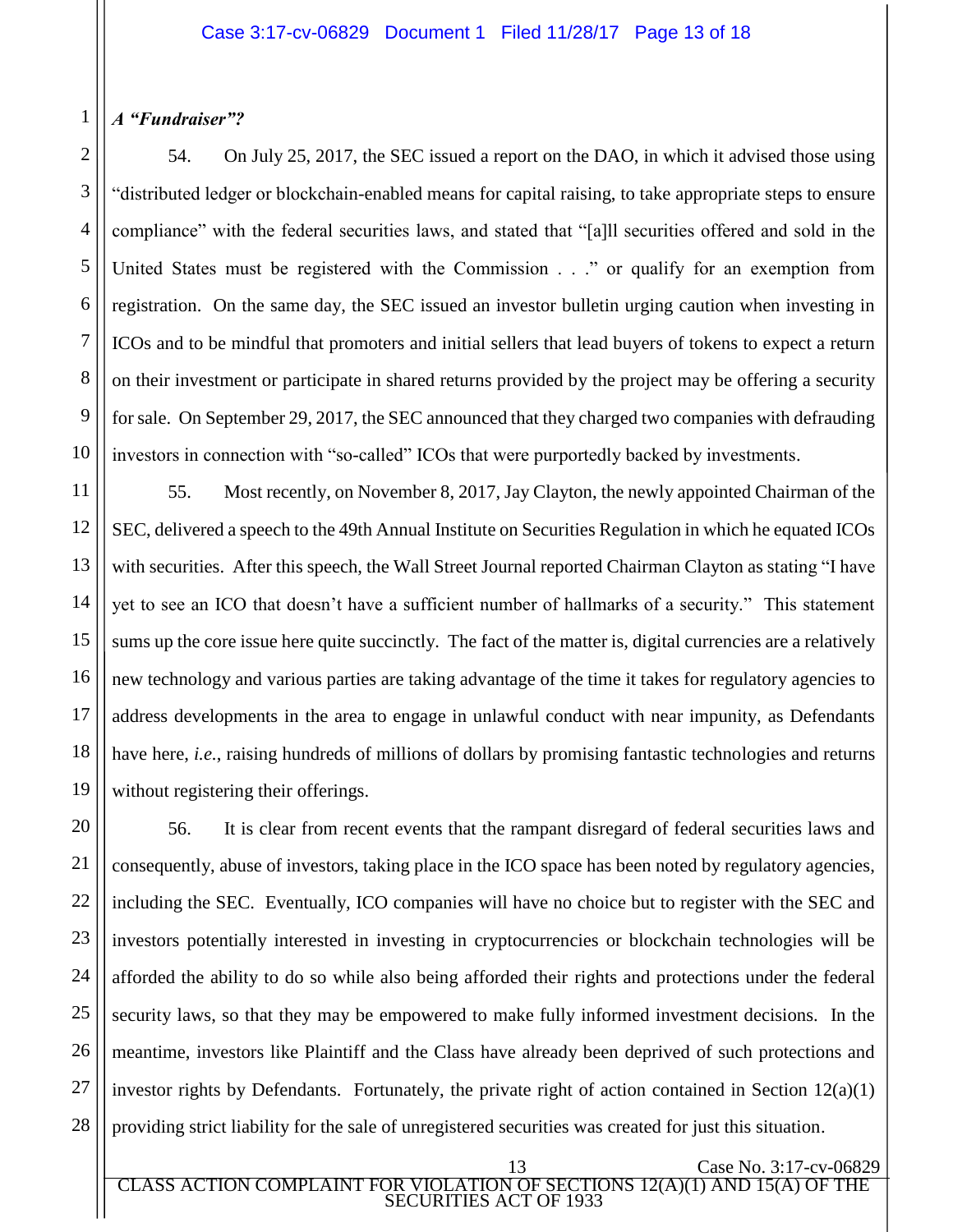|                | Case 3:17-cv-06829 Document 1 Filed 11/28/17 Page 14 of 18                                                                                                                                                                           |  |  |  |  |  |  |
|----------------|--------------------------------------------------------------------------------------------------------------------------------------------------------------------------------------------------------------------------------------|--|--|--|--|--|--|
| 1              | <b>CLAIMS FOR RELIEF</b>                                                                                                                                                                                                             |  |  |  |  |  |  |
| $\overline{2}$ | <b>COUNT I</b>                                                                                                                                                                                                                       |  |  |  |  |  |  |
| 3              | Claim for Violation of Section 12(a) of the Securities Act<br><b>Against Defendant DLS, Defendant Tezos Foundation, and the Breitman Defendants</b>                                                                                  |  |  |  |  |  |  |
| 4              |                                                                                                                                                                                                                                      |  |  |  |  |  |  |
| 5              | 57.<br>Plaintiff repeats and re-alleges the preceding allegations as if fully set forth herein.                                                                                                                                      |  |  |  |  |  |  |
| 6              | 58.<br>Section $12(a)(1)$ grants Plaintiff a private right of action against any person who offers                                                                                                                                   |  |  |  |  |  |  |
| 7              | or sells a security in violation of Section 5, and states that such person,                                                                                                                                                          |  |  |  |  |  |  |
| 8<br>9         | Shall be liable to the person purchasing such security from him, who<br>may sue either at law or in equity in any court of competent jurisdiction, to<br>recover the consideration for such security with interest thereon, less the |  |  |  |  |  |  |
| 10             | amount of any income received thereon, upon the tender of such security,<br>or for damages if he no longer owns the security.                                                                                                        |  |  |  |  |  |  |
| 11             | 59.<br>From July 1, 2017 through July 14, 2017, in connection with the Tezos ICO, Defendant                                                                                                                                          |  |  |  |  |  |  |
| 12             | DLS, Defendant Tezos Foundation, and the Breitman Defendants unlawfully made use of means or                                                                                                                                         |  |  |  |  |  |  |
| 13             | instruments of transportation or communication in interstate commerce or of the mails for the purposes                                                                                                                               |  |  |  |  |  |  |
| 14             | of offering, selling, or delivering unregistered securities in direct violation of Section 5(a) and 5(c) of                                                                                                                          |  |  |  |  |  |  |
| 15             | the Securities Act.                                                                                                                                                                                                                  |  |  |  |  |  |  |
| 16             | 60.<br>The promise of future distribution of XTZ during the Tezos ICO was the sale of an                                                                                                                                             |  |  |  |  |  |  |
| 17             | unregistered security under controlling federal law. Tezos Tokens exhibit the following particular                                                                                                                                   |  |  |  |  |  |  |
| 18             | hallmarks of a security under the <i>Howey Test</i> . Specifically: (a) in order to receive any Tezos Tokens,                                                                                                                        |  |  |  |  |  |  |
| 19             | or the promise thereof, an investment of money, in the form of BTC and/or ETH was required; (b) the                                                                                                                                  |  |  |  |  |  |  |
| 20             | investment of money was made into the common enterprise that is Tezos and the potential future Tezos                                                                                                                                 |  |  |  |  |  |  |
| 21             | blockchain; and (c) the success of the investment and any potential returns on such was entirely reliant                                                                                                                             |  |  |  |  |  |  |
| 22             | on Defendants' ability to create and launch the Tezos blockchain network, and create the Tezos Tokens.                                                                                                                               |  |  |  |  |  |  |
| 23             | <b>COUNT II</b>                                                                                                                                                                                                                      |  |  |  |  |  |  |
| 24             | Claim for Violation of Section 15(a) of the Securities Act                                                                                                                                                                           |  |  |  |  |  |  |
| 25             | <b>Against the Breitman Defendants and Defendant Draper</b>                                                                                                                                                                          |  |  |  |  |  |  |
| 26             | 61.<br>Plaintiff repeats and re-alleges the preceding allegations as if fully set forth herein.                                                                                                                                      |  |  |  |  |  |  |
| 27             | 62.<br>Due to their ownership in and control over Defendant DLS, the Breitman Defendants                                                                                                                                             |  |  |  |  |  |  |
| 28             | acted as controlling persons of Defendant DLS, and thus, Defendant Tezos Foundation, within the                                                                                                                                      |  |  |  |  |  |  |
|                | 14<br>Case No. 3:17-cv-06829<br>AINT FOR VIOLATION OF SECTIONS 12(A)(1) AND 15(A) OF THE<br><b>CLASS ACTION</b><br><b>COMPI</b><br><b>SECURITIES ACT OF 1933</b>                                                                     |  |  |  |  |  |  |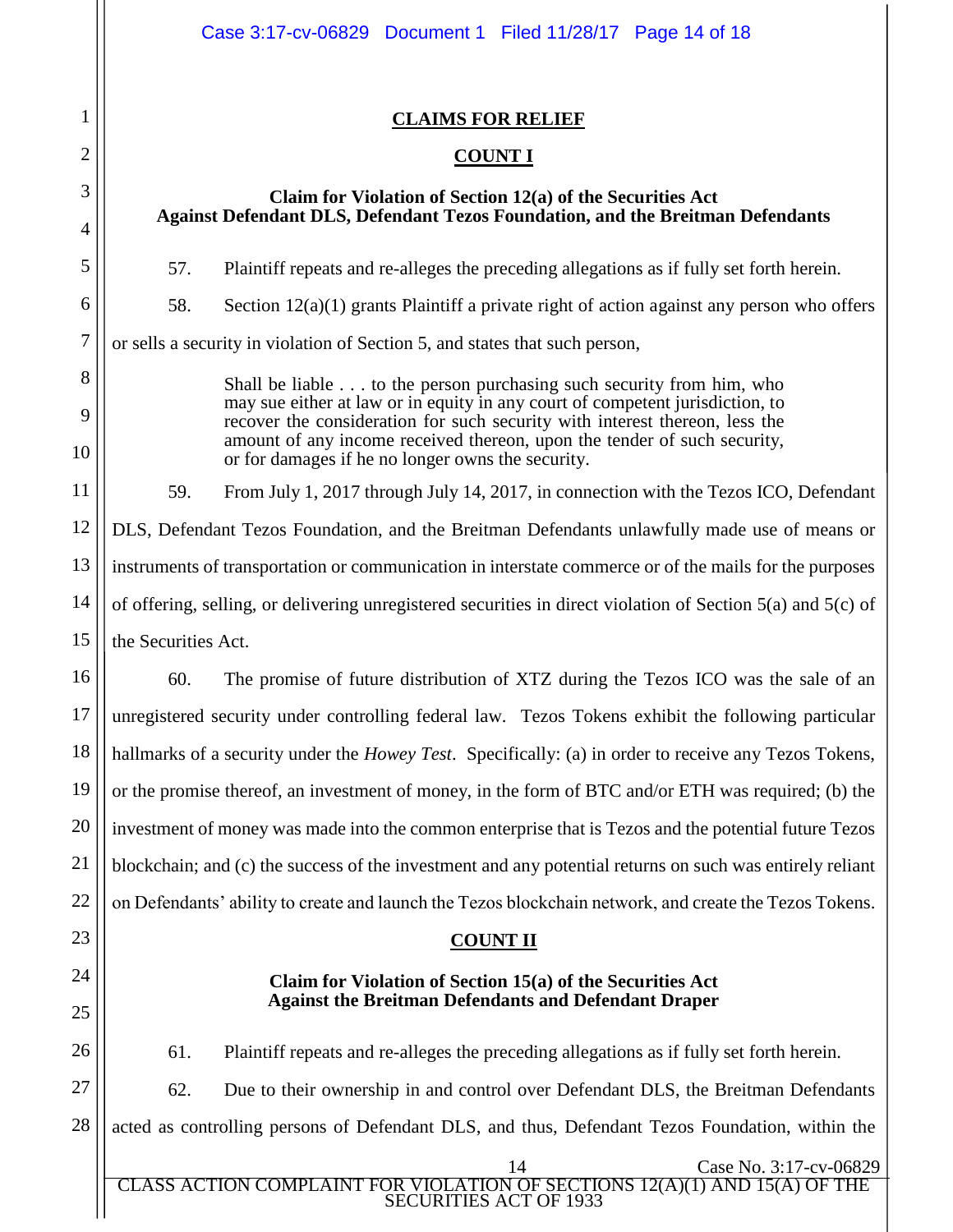1 2 3 4 5 6 7 meaning of Section 15(a) of the Securities Act as alleged herein. Similarly, due to Defendant Draper's ownership interest in Defendant DLS, through his firm (Draper Associates), and his own proclamation that absent his involvement, "The sale might not have happened at all!" Defendant Draper is liable as a controlling person of DLS. By virtue of their positions as officers and/or directors and participation in and/or awareness of Tezos' operations, they had the power to influence and control and did influence and control, directly or indirectly, the decision making relating to the Tezos ICO, including the decision to engage in the sale of unregistered securities via the Tezos ICO.

8 9 63. By virtue of the foregoing, the Breitman Defendants and Defendant Draper violated Section 15(a) of the Securities Act.

#### 10

11

16

#### **PRAYER FOR RELIEF**

**WHEREFORE**, Plaintiff prays for judgment and relief as follows:

12 13 A. Declaring that this action is properly maintainable as a class action and certifying Plaintiff as the Class representative and his counsel as Class counsel;

14 15 B. Declaring that Defendants offered and sold unregistered securities in violation of the federal securities laws;

C. Declaring Defendants violated Sections 12(a)(1) and/or 15(a) of the Securities Act;

17 18 D. Preliminarily enjoining Defendants from making further transfers or dissipations of the investments raised during the Tezos ICO, or using such funds in any further purchases or transactions;

19 20 E. Requiring an accounting of the remaining funds and assets raised from Plaintiff and the Class in connection with the Tezos ICO;

21 22 F. Imposing a constructive trust over the funds and assets rightfully belonging to Plaintiff and the Class;

23 24 G. Ordering rescission of the investments made by Plaintiff and the Class relating to the Tezos ICO;

25 26 H. Awarding Plaintiff the costs of this action, including reasonable allowance for Plaintiff's attorneys' and experts' fees; and

I. Granting such other and further relief as this Court may deem just and proper.

27 28

> 15 Case No. 3:17-cv-06829 CLASS ACTION COMPLAINT FOR VIOLATION OF SECTIONS 12(A)(1) AND 15(A) OF THE SECURITIES ACT OF 1933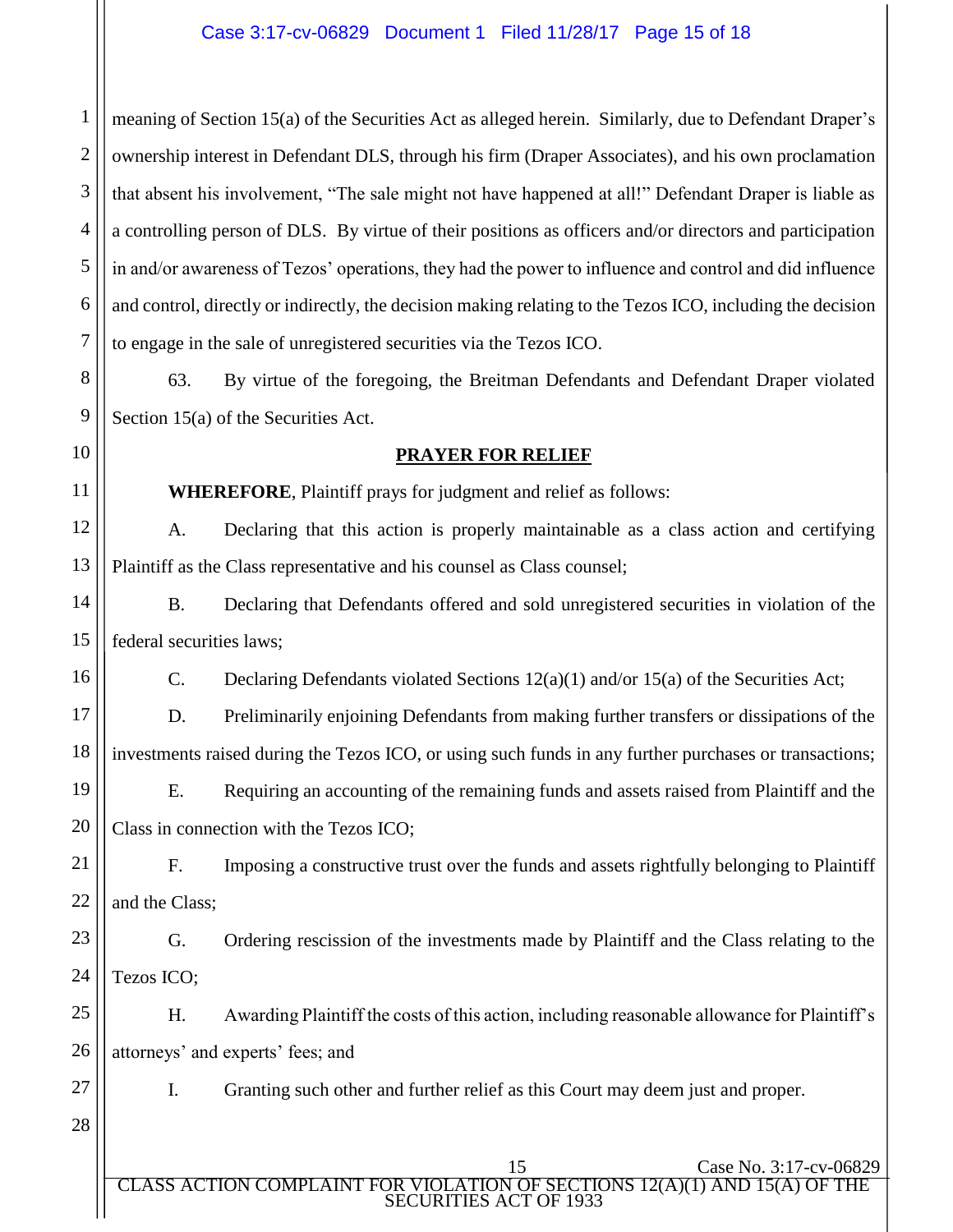|                | Case 3:17-cv-06829 Document 1 Filed 11/28/17 Page 16 of 18                                                                           |  |  |  |  |  |
|----------------|--------------------------------------------------------------------------------------------------------------------------------------|--|--|--|--|--|
| 1              | <b>JURY DEMAND</b>                                                                                                                   |  |  |  |  |  |
| $\overline{2}$ | Plaintiff respectfully requests a trial by jury on all issues so triable.                                                            |  |  |  |  |  |
| 3              |                                                                                                                                      |  |  |  |  |  |
| $\overline{4}$ | Dated: November 28, 2017<br>LEVI & KORSINSKY, LLP                                                                                    |  |  |  |  |  |
| 5              | By: /s/Rosemary M. Rivas                                                                                                             |  |  |  |  |  |
| 6              | Rosemary M. Rivas<br>44 Montgomery Street, Suite 650                                                                                 |  |  |  |  |  |
| 7              | San Francisco, CA 94104<br>Telephone: (415) 291-2420<br>Facsimile: (415) 484-1294                                                    |  |  |  |  |  |
| 8              | Eduard Korsinsky (to be admitted pro hac vice)                                                                                       |  |  |  |  |  |
| 9              | Email: ek@zlk.com<br>LEVI & KORSINSKY, LLP                                                                                           |  |  |  |  |  |
| 10             | 30 Broad Street, 24th Floor<br>New York, New York 10004                                                                              |  |  |  |  |  |
| 11             | Telephone: (212) 363-7500<br>Facsimile: (212) 636-7171                                                                               |  |  |  |  |  |
| 12<br>13       | Counsel for Plaintiff Andrew Okusko                                                                                                  |  |  |  |  |  |
| 14             |                                                                                                                                      |  |  |  |  |  |
| 15             |                                                                                                                                      |  |  |  |  |  |
| 16             |                                                                                                                                      |  |  |  |  |  |
| 17             |                                                                                                                                      |  |  |  |  |  |
| 18             |                                                                                                                                      |  |  |  |  |  |
| 19             |                                                                                                                                      |  |  |  |  |  |
| 20             |                                                                                                                                      |  |  |  |  |  |
| 21             |                                                                                                                                      |  |  |  |  |  |
| 22             |                                                                                                                                      |  |  |  |  |  |
| 23             |                                                                                                                                      |  |  |  |  |  |
| 24             |                                                                                                                                      |  |  |  |  |  |
| 25             |                                                                                                                                      |  |  |  |  |  |
| 26             |                                                                                                                                      |  |  |  |  |  |
| 27<br>28       |                                                                                                                                      |  |  |  |  |  |
|                |                                                                                                                                      |  |  |  |  |  |
|                | <sup>10</sup><br>FOR VIOLATION OF SECTIONS 12(A)(1) AND 15(A) OF THE<br>SECURITIES ACT OF 1933<br><b>CLASS ACTION COMPL</b><br>.AIN' |  |  |  |  |  |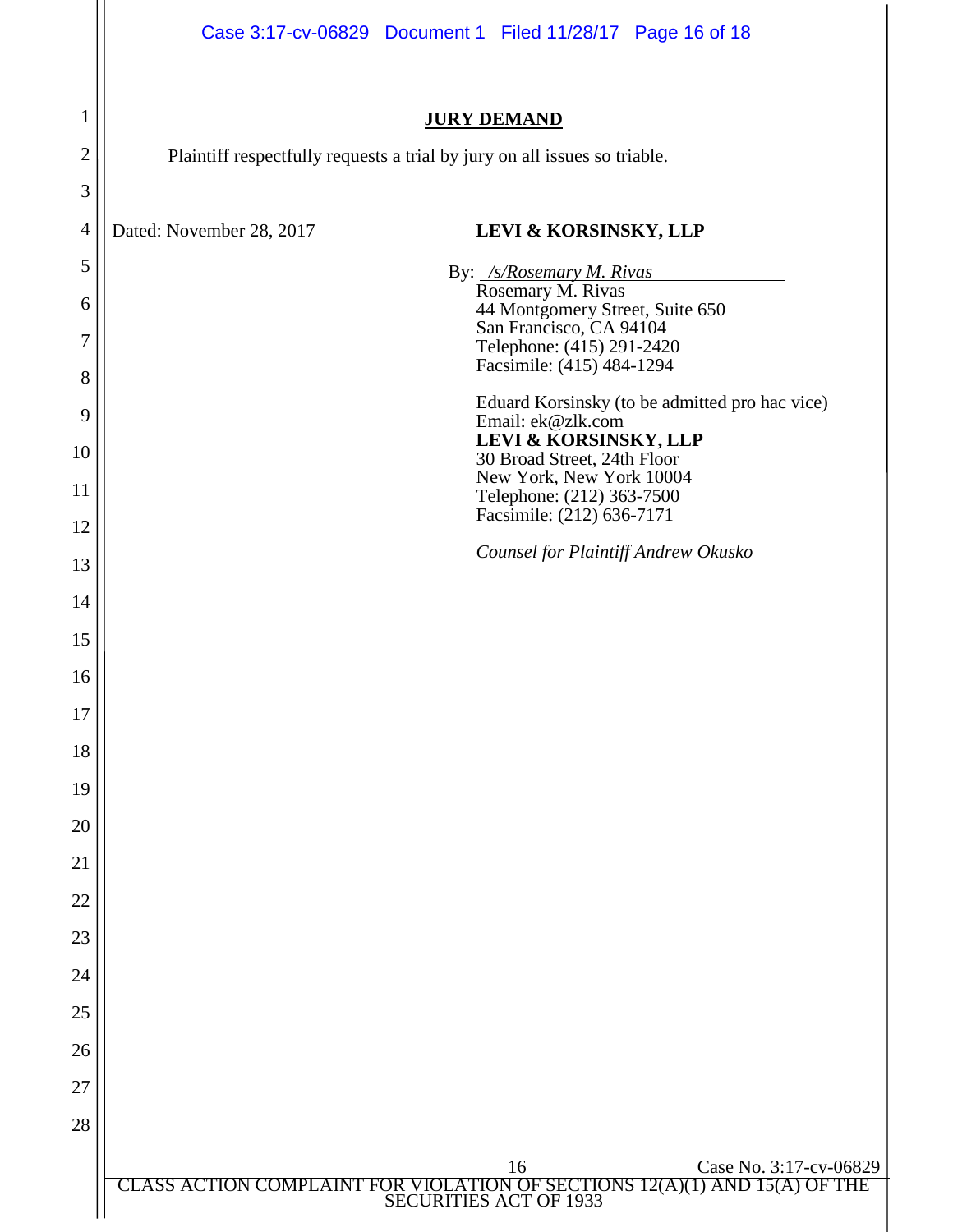#### **CERTIFICATION OF PLAINTIFF PURSUANT TO FEDERAL SECURITIES LAWS**

I, Andrew okusko

declare as to the claims asserted under the federal securities laws, as follows:

1. I have reviewed the complaint and authorized its filing.

2. I did not purchase the securities that are the subject of this Complaint at the direction of Plaintiffs' counsel or in order to participate in this litigation.

3. I am willing to serve as a representative party on behalf of the Class, including providing testimony at deposition and trial, if necessary.

4. I currently am expected to received Tezos Tokens (XTZ) when, or if, the Tezos blockchain is launched. My purchase history is set forth in the chart attached hereto.

5. During the three years prior to the date of this Certification, I have not participated, nor have I sought to participate, as a representative in any class action suit in the United States District Courts under the federal securities laws.

6. I have not received, been promised or offered, and will not accept, any form of compensation, directly or indirectly, for prosecuting or serving as a representative party in this class action, except for: (i) such damages or other relief as the Court may award to me as my pro rata share of any recovery or judgment; (ii) such reasonable fees, costs or other payments as the Court expressly approves to be paid to or on behalf of me; or (iii) reimbursement, paid by my attorneys, of actual or reasonable out-of-pocket expenditures incurred directly in connection with the prosecution of this action.

I hereby certify, under penalty of perjury, that the foregoing is true and correct. Executed this 28<sup>th</sup> day of November, 2017, at Corinna, ME.

comme derste

Signed:

NAME: Andrew Okusko